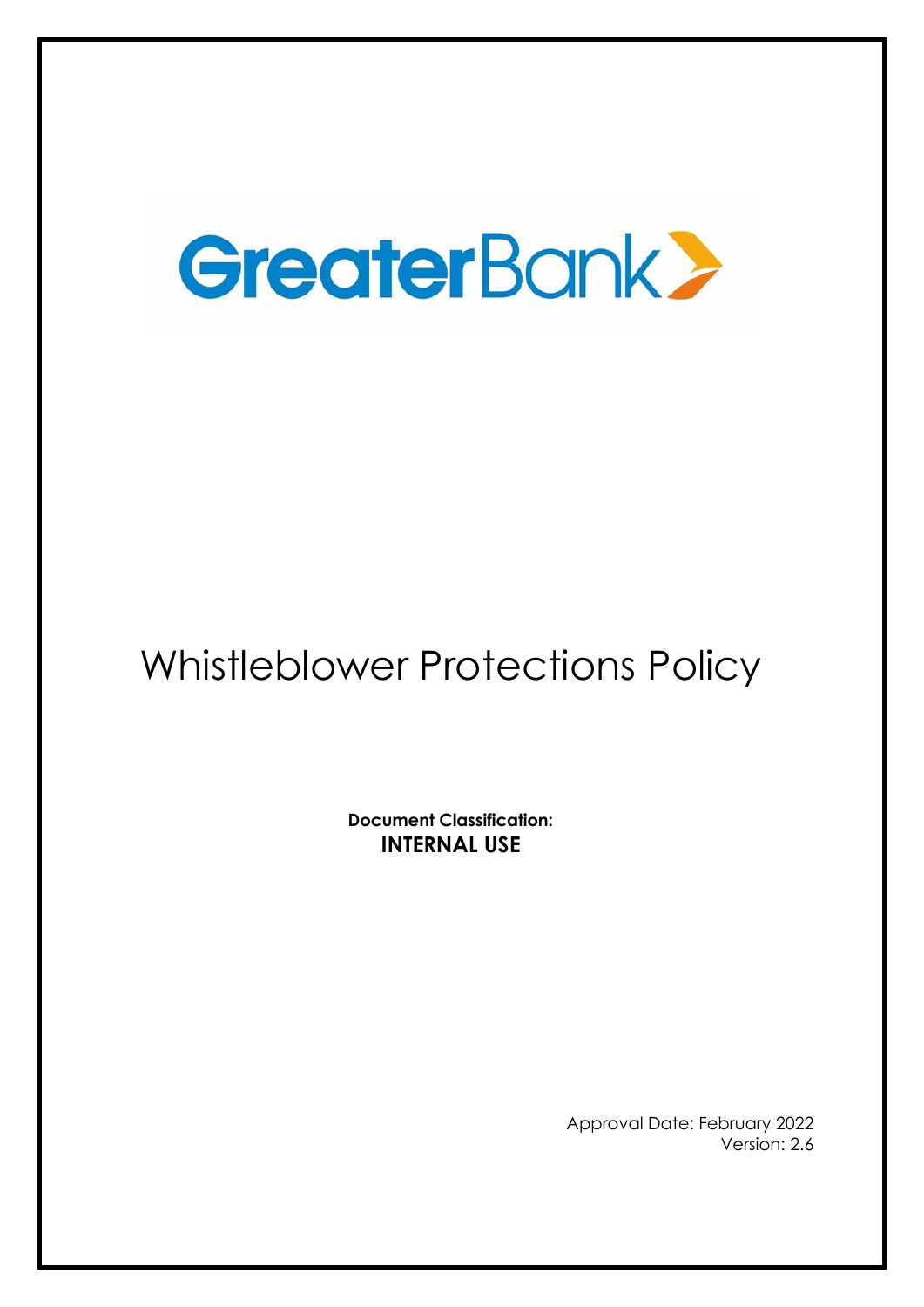# Contents

| 1.  |      |  |  |  |  |  |  |
|-----|------|--|--|--|--|--|--|
| 2.  |      |  |  |  |  |  |  |
| 3.  |      |  |  |  |  |  |  |
| 4.  |      |  |  |  |  |  |  |
| 4.1 |      |  |  |  |  |  |  |
| 4.2 |      |  |  |  |  |  |  |
|     |      |  |  |  |  |  |  |
| 5.1 |      |  |  |  |  |  |  |
| 5.2 |      |  |  |  |  |  |  |
| 6.  |      |  |  |  |  |  |  |
| 7.  |      |  |  |  |  |  |  |
| 8.  |      |  |  |  |  |  |  |
| 8.1 |      |  |  |  |  |  |  |
| 8.2 |      |  |  |  |  |  |  |
| 9.  |      |  |  |  |  |  |  |
| 9.1 |      |  |  |  |  |  |  |
| 9.2 |      |  |  |  |  |  |  |
| 9.3 |      |  |  |  |  |  |  |
| 9.4 |      |  |  |  |  |  |  |
|     |      |  |  |  |  |  |  |
|     | 10.1 |  |  |  |  |  |  |
|     | 10.2 |  |  |  |  |  |  |
|     | 10.3 |  |  |  |  |  |  |
|     | 10.4 |  |  |  |  |  |  |
|     | 10.5 |  |  |  |  |  |  |
|     | 10.6 |  |  |  |  |  |  |
|     | 10.7 |  |  |  |  |  |  |
|     |      |  |  |  |  |  |  |
|     | 11.1 |  |  |  |  |  |  |
|     | 11.2 |  |  |  |  |  |  |
|     | 11.3 |  |  |  |  |  |  |
|     | 11.4 |  |  |  |  |  |  |
|     |      |  |  |  |  |  |  |
|     |      |  |  |  |  |  |  |
|     | 13.1 |  |  |  |  |  |  |
|     | 13.2 |  |  |  |  |  |  |
|     | 13.3 |  |  |  |  |  |  |
|     | 13.4 |  |  |  |  |  |  |
|     | 13.5 |  |  |  |  |  |  |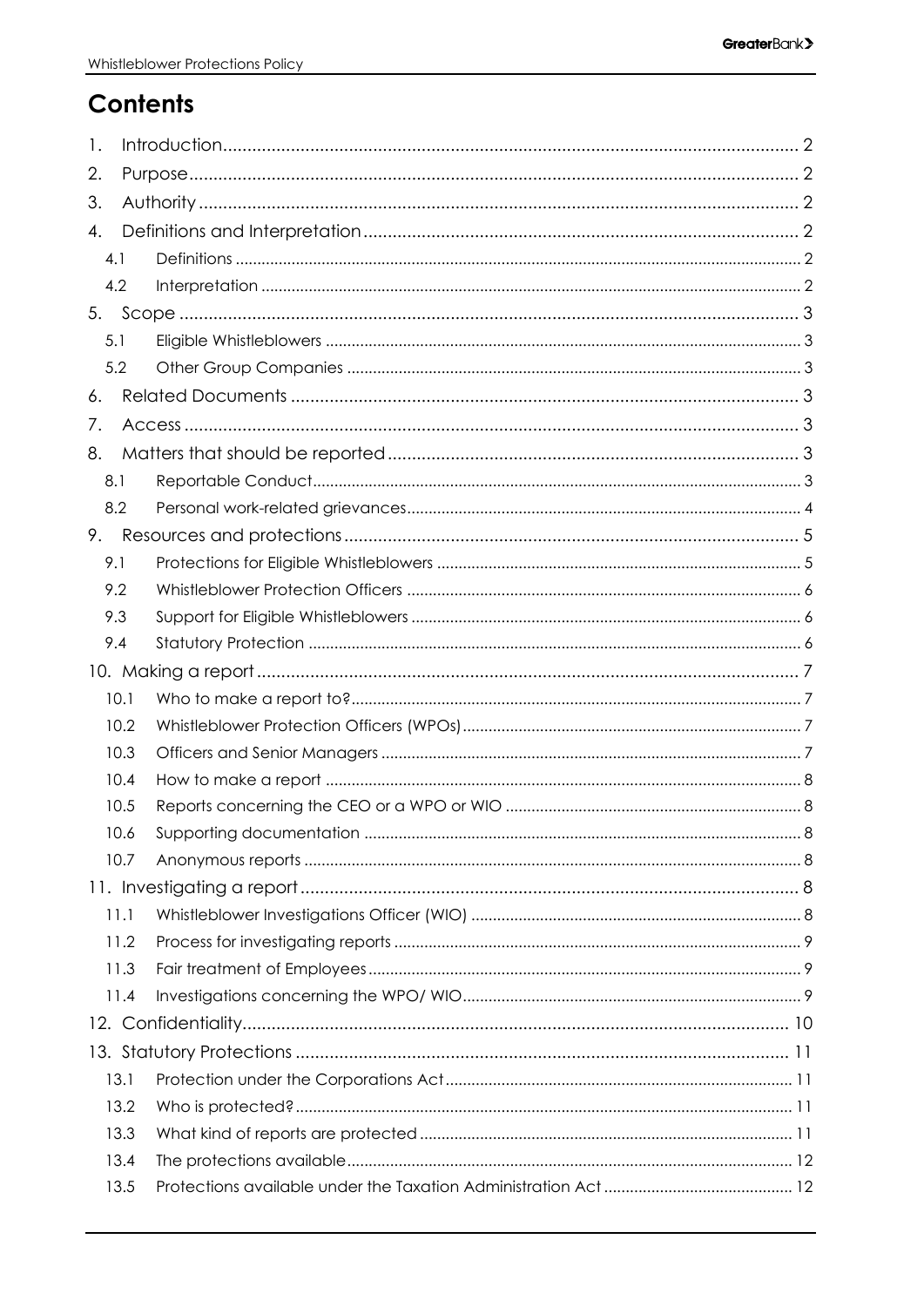| 15.1       |  |  |  |  |  |  |  |
|------------|--|--|--|--|--|--|--|
| 15.2       |  |  |  |  |  |  |  |
| 15.3       |  |  |  |  |  |  |  |
| 15.4       |  |  |  |  |  |  |  |
| 15.5       |  |  |  |  |  |  |  |
| 15.6       |  |  |  |  |  |  |  |
| 15.7       |  |  |  |  |  |  |  |
| 15.8       |  |  |  |  |  |  |  |
| 15.9       |  |  |  |  |  |  |  |
|            |  |  |  |  |  |  |  |
|            |  |  |  |  |  |  |  |
| 17.1       |  |  |  |  |  |  |  |
| 17.2       |  |  |  |  |  |  |  |
| 17.3       |  |  |  |  |  |  |  |
| Schedule 1 |  |  |  |  |  |  |  |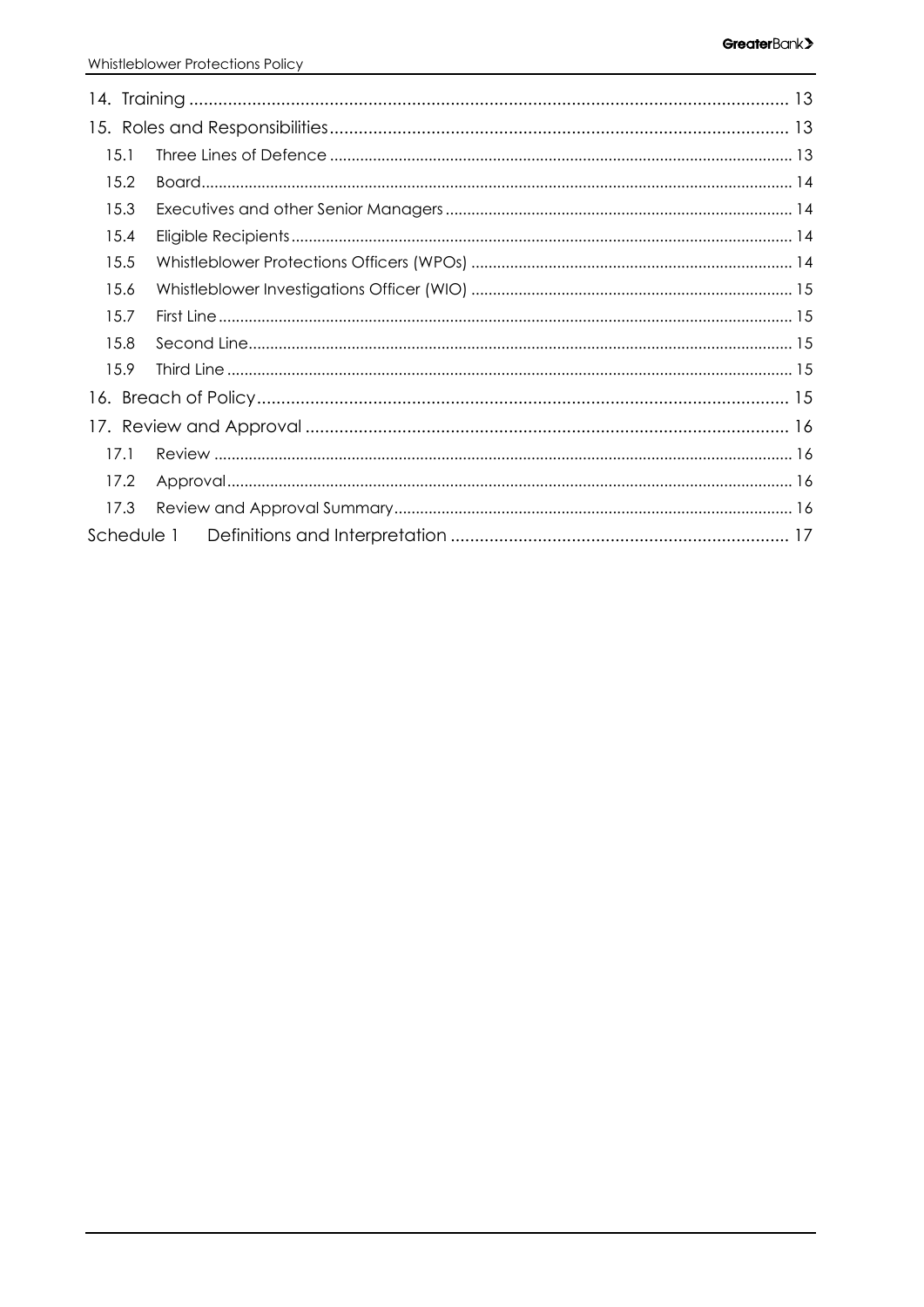# <span id="page-3-0"></span>**1. Introduction**

Greater Bank and its Subsidiaries (collectively the **Greater Bank Group**) are committed to the highest standards of conduct and ethical behaviour.

The standards of conduct and behaviour expected by the Greater Bank Group are outlined in Greater Bank's Corporate Values, Code of Conduct and other policies adopted by the Greater Bank Group, which have been developed to ensure that the Greater Bank Group observes the highest standards of fair dealing, honesty and integrity in its business activities.

This Whistleblower Protections Policy supports the Code of Conduct and is designed to promote and reinforce the Greater Bank Group's culture of honest and ethical behaviour.

# <span id="page-3-1"></span>**2. Purpose**

This Policy establishes and describes Greater Bank's whistleblower framework.

The primary purpose of this Policy is to provide a mechanism which encourages concerns to be raised about misconduct, malpractice, irregularities or any other behaviour which is corrupt, illegal or inconsistent with any of the Greater Bank Group's values or policies (including the Code of Conduct), without the person raising the concern being subject to Detrimental Treatment.

This Policy outlines the process for individuals to raise concerns about Reportable Conduct (as defined below) and the protections that are available for individuals who make these reports.

Greater Bank operates in multiple jurisdictions within Australia and is subject to applicable State and other local laws. If any local laws are in any way inconsistent with this Policy in the sense of imposing a higher level of protection than this Policy, then those local laws take precedence in that jurisdiction to the extent of the inconsistency.

# <span id="page-3-2"></span>**3. Authority**

This Policy has been approved and adopted by the Board as a Policy of Greater Bank.

# <span id="page-3-3"></span>**4. Definitions and Interpretation**

#### <span id="page-3-4"></span>**4.1 Definitions**

Capitalised terms in this Policy have the meanings given to them in the Greater Bank Glossary and in Part A of Schedule 1.

#### <span id="page-3-5"></span>**4.2 Interpretation**

Principles of interpretation that apply to this Policy are set out in Part B of Schedule 1.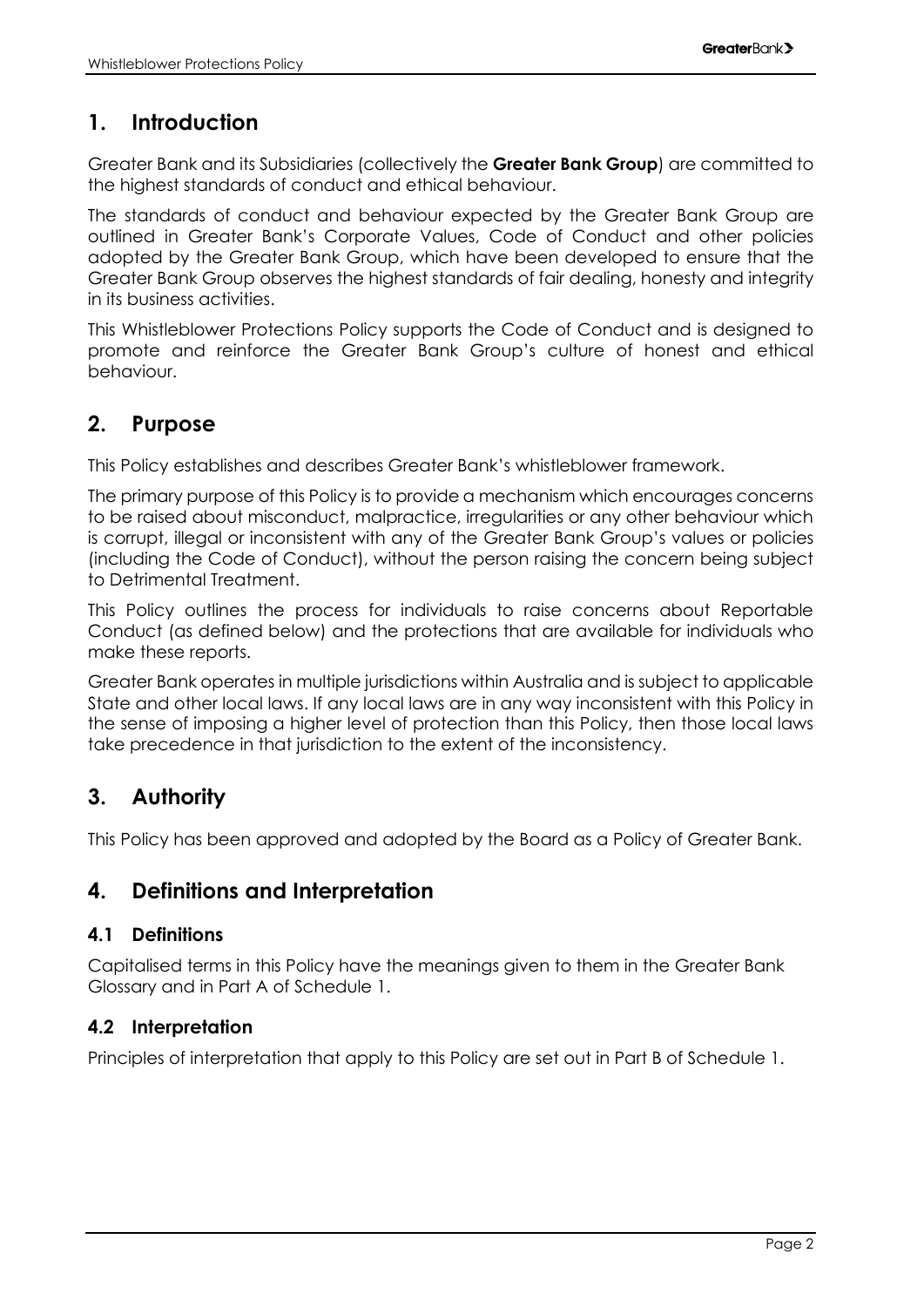# <span id="page-4-0"></span>**5. Scope**

#### <span id="page-4-1"></span>**5.1 Eligible Whistleblowers**

This Policy applies to an individual who is or has been:

- an Officer or Employee of Greater Bank or any other Group Company; or
- a supplier of goods or services (whether paid or unpaid) to Greater Bank or any other Group Company, including an individual who is or has been employed by such a supplier.

A disclosure made by a relative, spouse or dependant of an individual identified above will also be handled in accordance with this Policy and the protections in this Policy will apply to such individuals.

An individual covered by this paragraph is described as an "**Eligible Whistleblower**" in this Policy.

#### <span id="page-4-2"></span>**5.2 Other Group Companies**

Except where this Policy expressly provides otherwise, this Policy applies to each Group Company in the same manner as it does to Greater Bank.

# <span id="page-4-3"></span>**6. Related Documents**

This Policy should be read and considered with Greater Bank's ERM Policy Documents.

The following Policies, and the associated Management Statements and Procedures, should also be considered in relation to Greater Bank's whistleblower framework:

- Code of Conduct Policy;
- Fraud Management Policy;
- Fit and Proper Policy:
- Compliance Framework Policy;
- Delegations Policy:
- Conflicts of Interest Policy; Initiative Management Policy;
- Procurement Policy;
- Outsourcing Policy for Material Business Activities; and
- Safety, Health and Wellbeing Policy.

# <span id="page-4-4"></span>**7. Access**

This Policy must be accessible on Greater Bank's intranet and Board portal.

This Policy is also available on Greater Bank's external website.

# <span id="page-4-5"></span>**8. Matters that should be reported**

#### <span id="page-4-6"></span>**8.1 Reportable Conduct**

It is not possible to provide an exhaustive list of the activities that should be reported for the purposes of this Policy (**Reportable Conduct**).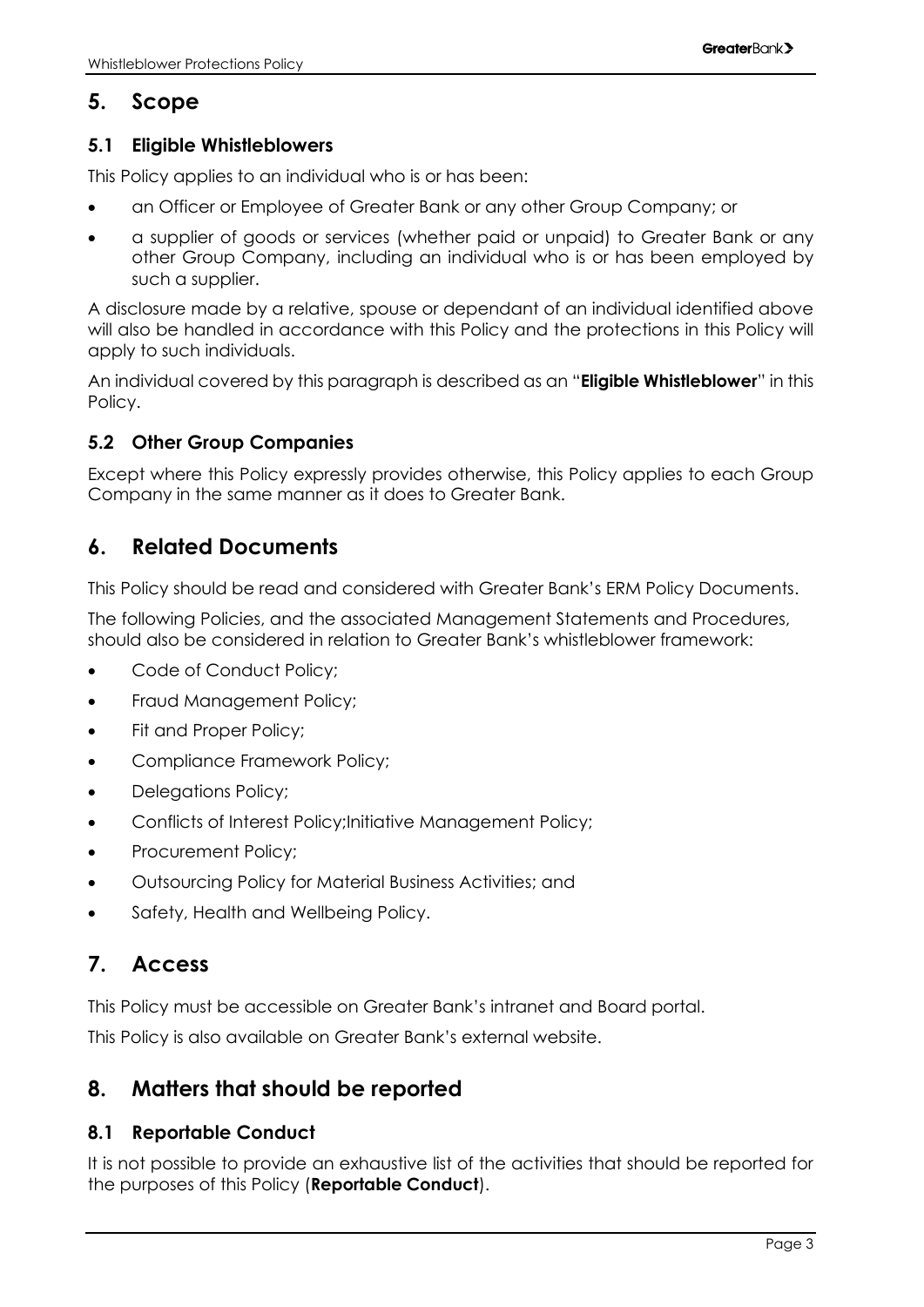However, by way of general guidance, Reportable Conduct includes any conduct of any Officer or Employee of Greater Bank or any other Group Company, which an Eligible Whistleblower has reasonable grounds to suspect is:

- misconduct or an improper state of affairs (for these purposes misconduct includes fraud, negligence, default, breach of trust and breach of duty) in relation to Greater Bank or any other Group Company;
- dishonest, corrupt or illegal and relates to their employment;
- an offence under Commonwealth or State laws which is punishable by imprisonment for a period of 12 months or more;
- a contravention of Commonwealth or State laws including (without limitation) the Corporations Act, any laws administered by the Australian Securities and Investments Commission (**ASIC**) or the Australian Prudential Regulation Authority (**APRA**), the *Competition and Consumer Act 2010* (Cth), the *Income Tax Assessment Act 1936* (Cth) or the *Privacy Act 1988* (Cth), anti-bribery or anti-money laundering laws;
- unethical behaviour; or
- likely to cause financial or non-financial loss to any entity in the Greater Bank Group or that is otherwise detrimental to the interests of any entity in the Greater Bank Group.

Reportable Conduct can include conduct which does not involve a contravention of a particular law. For example, if the information would be of interest to a regulatory authority or suggest a risk of customer harm. In addition, information that suggests a significant risk to public safety or stability in the financial system is Reportable Conduct even if it does not involve a breach of a particular law.

Some examples of behaviour that Greater Bank considers to be Reportable Conduct are included in the definition in Part A of Schedule 1 to this Policy and will be handled in accordance with this Policy.

It is important to be aware that reports which are not about Reportable Conduct do not qualify for protection under the Corporations Act (or the Taxation Administration Act, where relevant). A report about Reportable Conduct will only qualify for protection if it meets each of the statutory requirements in Section 13 below. In some circumstances, reports that do not amount to Reportable Conduct may still be protected under other legislation, such as the *Fair Work Act 2009* (Cth).

Questions about the type of conduct that may amount to Reportable Conduct that is covered by this Policy and the Corporations Act (and Tax Administration Act, where relevant) should be directed to a Whistleblower Protection Officer (see Section 9 below) or independent legal advice should be sought.

#### <span id="page-5-0"></span>**8.2 Personal work-related grievances**

Personal work-related grievances are not generally considered Reportable Conduct under this Policy and should be reported through the other mechanisms the Greater Bank Group has established to receive these complaints (see below). Personal work-related grievances are issues or concerns which have or tend to have implications for the discloser personally. Examples include:

- an interpersonal conflict between the discloser and another Employee;
- a decision relating to the engagement, transfer or promotion of the discloser;
- a decision relating to the terms and conditions of engagement of the discloser; and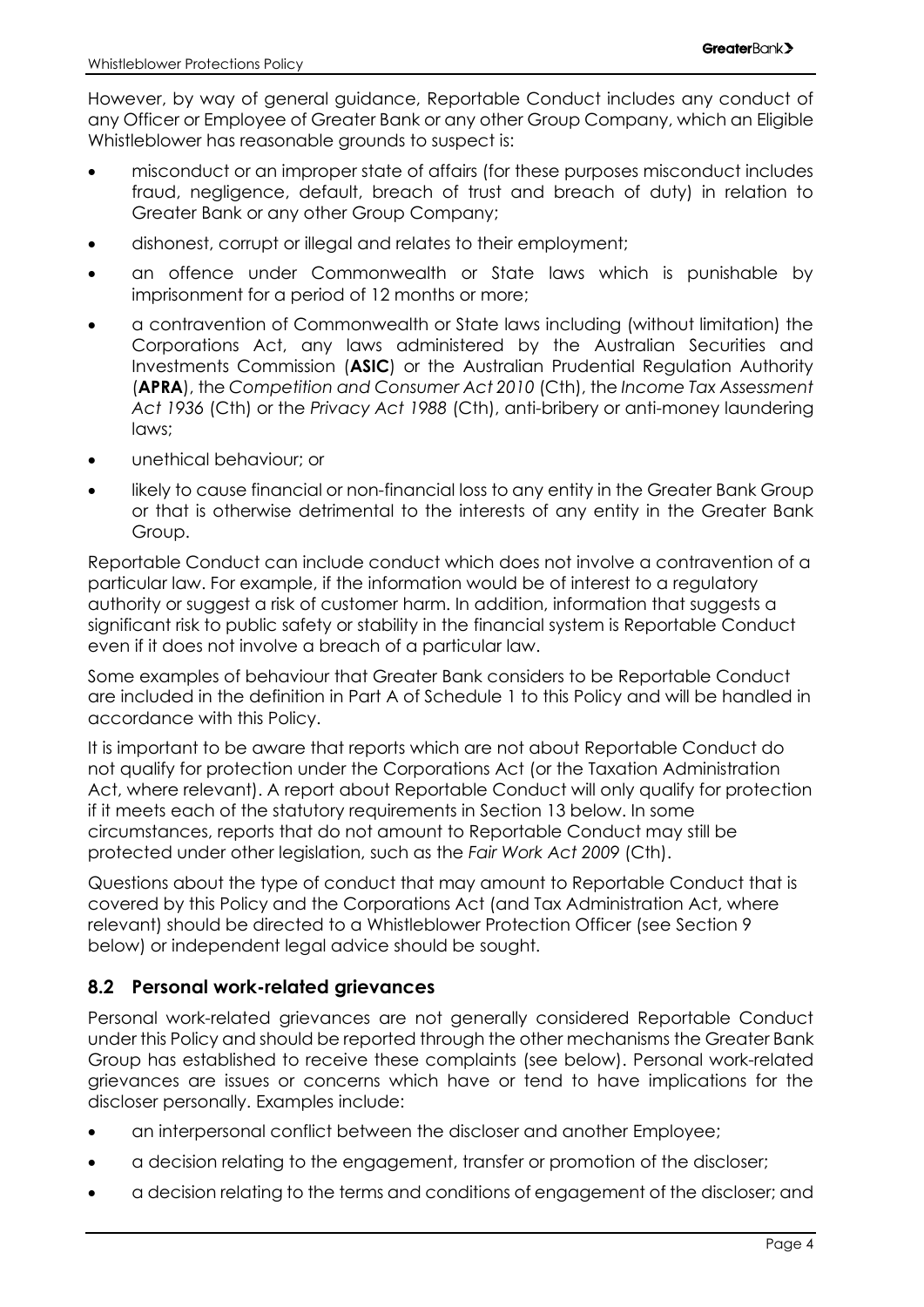• a decision to suspend or terminate the engagement of the discloser, or otherwise to discipline the discloser.

These types of complaints should be raised with the Human Resources Unit and addressed in accordance with the Discrimination, Harassment and Bullying Management Statement or Workplace Grievance Management Statement.

There may be some instances where a personal work-related grievance also has significant implications for the Greater Bank Group. For example, a personal work-related grievance may still qualify for protection if it includes information about misconduct beyond an individual's personal circumstances or demonstrates a systemic issue.

When this is determined to be the case by a Whistleblower Protection Officer, the report will be considered to be Reportable Conduct and handled in accordance with this Policy.

Further, any complaint of alleged Detrimental Treatment or victimisation against a person in contravention of this Policy or the statutory protections outlined in Section [13](#page-12-0) below should be made under this Policy and will be considered to be Reportable Conduct and addressed in accordance with this Policy.

# <span id="page-6-0"></span>**9. Resources and protections**

#### <span id="page-6-1"></span>**9.1 Protections for Eligible Whistleblowers**

The Greater Bank Group is committed to ensuring that an Eligible Whistleblower making a report in the manner described in this Policy (**Whistleblower Report**) will not suffer Detrimental Treatment or be disadvantaged as a result of making that report in accordance with this Policy, even if the report is subsequently determined to be incorrect or is not substantiated, provided there were reasonable grounds for making the report.

All reasonable steps will be taken by the Greater Bank Group to ensure that an Eligible Whistleblower who makes a Whistleblower Report (**Reporting Person**) does not suffer Detrimental Treatment and is not subject to any form of victimisation because they have made a report in accordance with this Policy. Steps the Greater Bank Group may take to protect a Reporting Person from Detrimental Treatment where considered necessary and appropriate include:

- assisting a Reporting Person to develop strategies to help minimise and manage stress or other challenges that may result from making a Whistleblower Report or any subsequent investigation;
- agreeing that a Reporting Person can perform their duties from another location or make other modifications to the way a Reporting Person performs work duties; or
- consider conducting a risk assessment to manage the risk of detriment to a Reporting Person.

Detrimental Treatment includes dismissal, injury, demotion, discrimination, harassment, intimidation, disciplinary action, bias, threats or other unfavourable treatment because the Reporting Person made a Whistleblower Report.

Detrimental Treatment does not include reasonable administrative action (for example, moving the location of a Reporting Person away from another individual the subject of the Whistleblower Report) or managing unsatisfactory work performance in line with the Greater Bank Group's performance management framework.

A person who subjects a Reporting Person to Detrimental Treatment because they have made a Whistleblower Report will be in breach of this Policy and will be dealt with under the Greater Bank Group's disciplinary procedures. This is a serious matter which may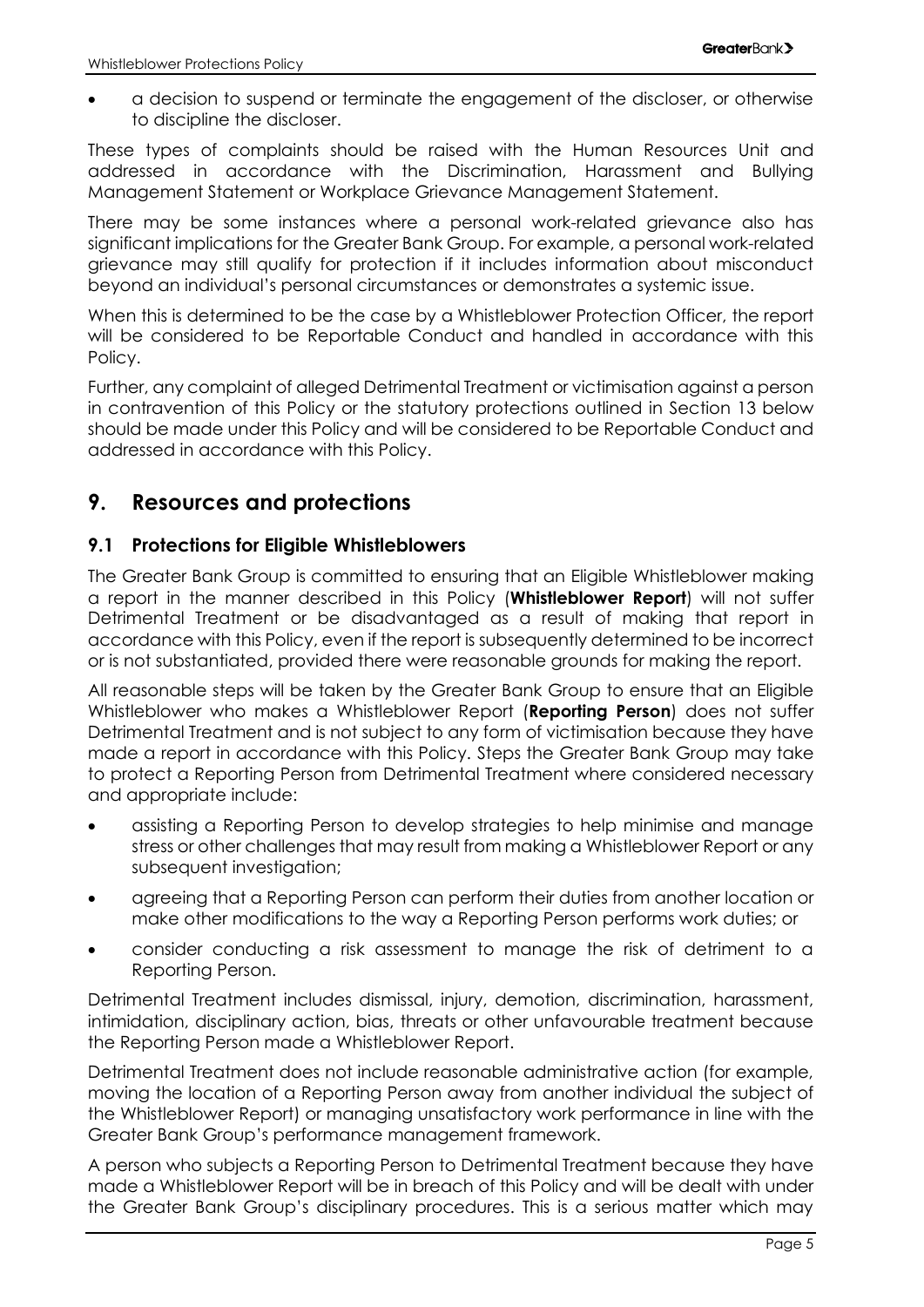expose the person to civil and criminal sanctions under the legislation discussed in Sections [9.4](#page-7-2) and [13](#page-12-0) below.

#### <span id="page-7-0"></span>**9.2 Whistleblower Protection Officers**

The Greater Bank Group has appointed two Whistleblower Protection Officers (**WPOs**) who will safeguard the interests of Reporting Persons, ensure the integrity of the reporting mechanism, and seek to protect Reporting Persons from Detrimental Treatment.

The current WPOs are:

#### **Greg Nyman** Group General Counsel and Company Secretary Head Office - Level 5 PO Box 173, Hamilton NSW 2303 p: 02 4921 9183 m: 0409 657 990 e: greg.nyman@greater.com.au **Erin Howells** Head of Internal Audit Head Office - Level 5 PO Box 173, Hamilton NSW 2303 m: 0409 810 758 e: Erin.Howells@greater.com.au

Greater Bank's WPOs can be contacted by telephone, email or post.

In respect of this Policy, the WPOs have a direct reporting line to the Chief Executive Officer (**CEO**) and the Board Audit Committee. The WPOs also have access to independent advisers as and when required.

#### <span id="page-7-1"></span>**9.3 Support for Eligible Whistleblowers**

The Greater Bank Group is committed to providing appropriate support to Reporting Persons. The nature of the support that may be offered will depend on the nature of the Reportable Conduct reported and the personal circumstances of the Reporting Person.

However, examples of the support provided for Reporting Persons include:

- appointment of WPOs who are responsible for ensuring Whistleblower Reports are handled in accordance with the mechanisms in this Policy which are designed to safeguard Reporting Persons;
- a fair and objective investigation process in accordance with Section [11](#page-9-4) below;
- supporting anonymous Whistleblower Reports;
- handling Whistleblower Reports on a confidential basis in accordance with Section [12](#page-11-0) below;
- access to the Greater Bank Group's Employee Assistance Program; and
- human resources support where reasonably required by a Reporting Person.

If you have any further questions about the support available, you should contact a WPO.

#### <span id="page-7-2"></span>**9.4 Statutory Protection**

Both the Corporations Act and the Taxation Administration Act provide special protections for Eligible Whistleblowers in respect of disclosures which qualify for protection under each Act. These protections are outlined in Section [13](#page-12-0) below. The Greater Bank Group is committed to ensuring these legislative protections are complied with.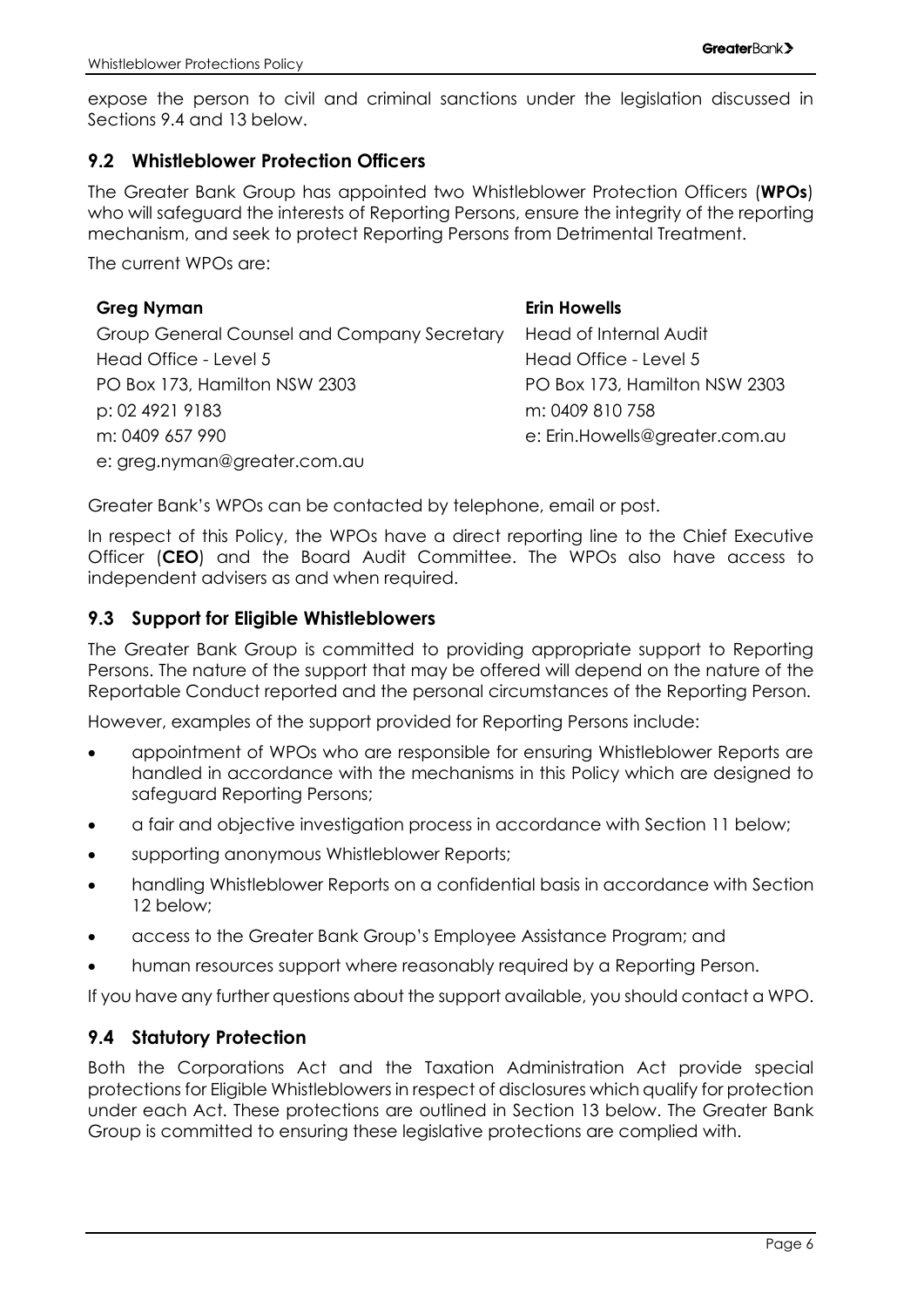# <span id="page-8-0"></span>**10. Making a report**

#### <span id="page-8-1"></span>**10.1 Who to make a report to?**

There are several channels for making a Whistleblower Report, which are outlined below.

The Greater Bank Group encourages Eligible Whistleblowers to make a Whistleblower Report directly to one of the channels below in the first instance to ensure the wrongdoing is identified and addressed by the Greater Bank Group as early as possible and because they are eligible to receive disclosures that qualify for statutory protection.

This Policy is not intended to restrict the right of an Eligible Whistleblower to make disclosures directly to any regulator or law enforcement agency or other eligible recipient under the Corporations Act (or Taxation Administration Act, where relevant) as set out in Section [13.](#page-12-0) If an Eligible Whistleblower makes a disclosure of Reportable Conduct via one of these mechanisms that is external to the Greater Bank Group, they may still receive the relevant statutory protections for whistleblowers. However, the disclosure will not be handled in accordance with this Policy.

Additional information on who a Whistleblower Report should be made to can be obtained from a WPO.

#### <span id="page-8-2"></span>**10.2 Whistleblower Protection Officers (WPOs)**

To ensure appropriate escalation and investigation, Whistleblower Reports should be made to a WPO as the WPOs are responsible for administering this Policy and are best placed to handle Whistleblower Reports in accordance with this Policy.

A WPO that receives a Whistleblower Report will provide details of the report to the other WPO. By making a Whistleblower Report to a WPO the Reporting Person will be taken to consent to the details of the report (including their identity, unless they elect to remain anonymous) being provided to the other WPO and handled in accordance with this Policy.

The WPOs will review all Whistleblower Reports to determine the appropriate action to be taken, including whether the Whistleblower Report should be subject to investigation under this Policy. Whistleblower Reports which require further investigation will be directed to the Whistleblower Investigations Officer (**WIO**) for further investigation.

The current WIO is:

#### **Daniel Greer**

Head of Operational and Emerging Risk Head Office - Level 2 p: 02 4921 9547 m: 0404 033 065 e: Daniel.Greer@greater.com.au

#### <span id="page-8-3"></span>**10.3 Officers and Senior Managers**

A Reporting Person may also make a Whistleblower Report to any Officer or Senior Manager of Greater Bank.

An Officer or Senior Manager who receives a Whistleblower Report will provide details of the report to a WPO so the report may be handled by the WPO in accordance with this Policy. By making a Whistleblower Report to an Officer or Senior Manager, a Reporting Person will be taken to consent to the details of the report (including their identity, unless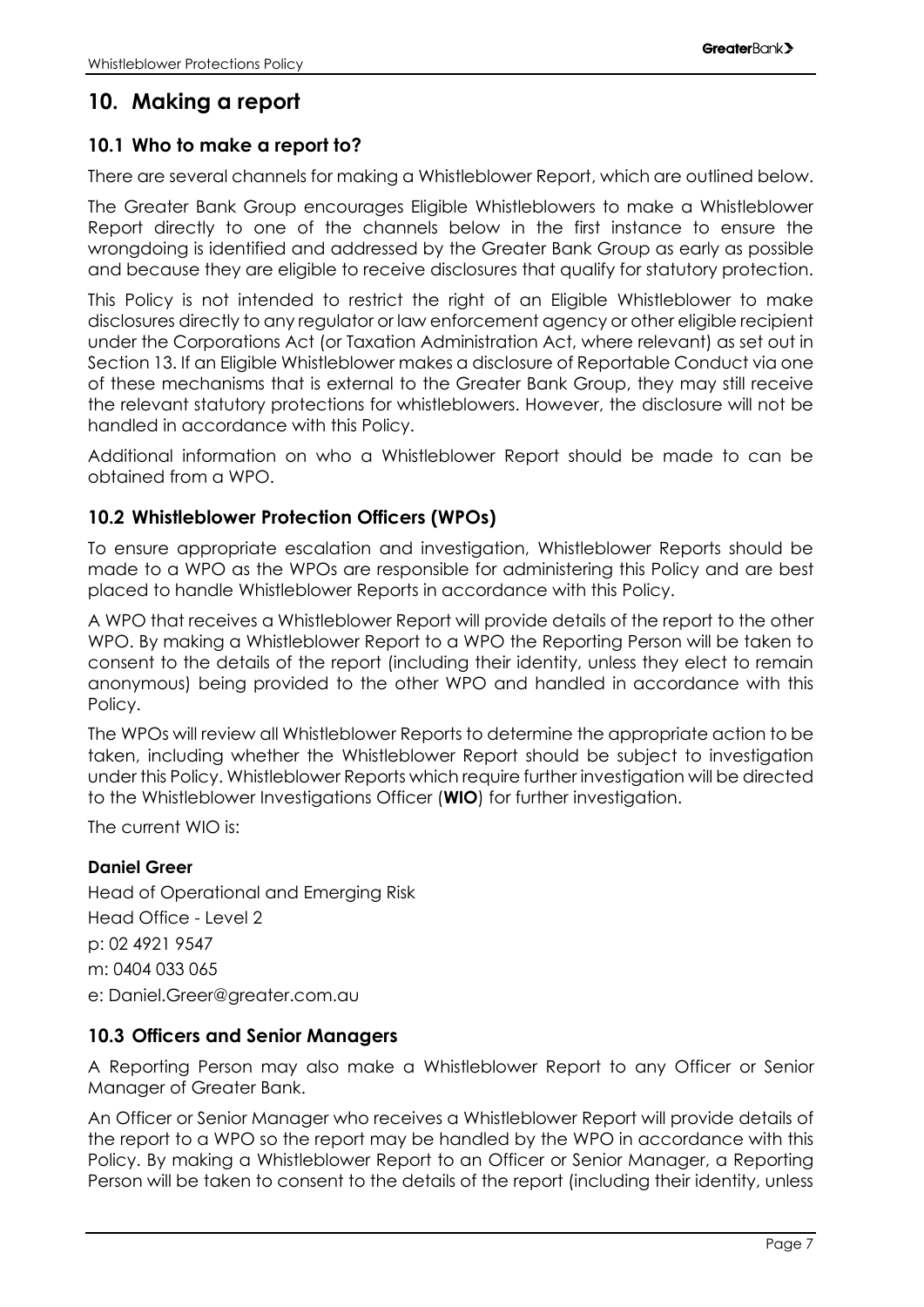they elect to remain anonymous) being provided to the WPOs and handled in accordance with this Policy.

#### <span id="page-9-0"></span>**10.4 How to make a report**

A Reporting Person seeking to make a Whistleblower Report can do so through one of the following means:

- an email, phone call or by post to a WPO listed in Section [9.2;](#page-7-0) or
- an email, phone call or by post to any Officer or Senior Manager of Greater Bank.

The subject of any email or letter should make it clear that the email or letter is being made as a report under this Policy.

Information received from a Reporting Person will be kept confidential to the extent possible in accordance with Section [12](#page-11-0) below, subject to the need to meet legal and regulatory requirements. In particular, the Greater Bank Group may disclose the information received to appropriate regulatory authorities, such as ASIC, APRA, AUSTRAC, the Australian Federal Police or other governmental agencies. The Greater Bank Group may also disclose the information received on a confidential basis to a legal practitioner for the purpose of obtaining legal advice in relation to the operation of the statutory whistleblower protections.

#### <span id="page-9-1"></span>**10.5 Reports concerning the CEO or a WPO or WIO**

A Whistleblower Report relating to the conduct of the CEO should be directed to the Chair of Greater Bank's Board of Directors (Wayne Russell).

A Whistleblower Report relating to a WPO or the WIO should be directed to the CEO (Scott Morgan).

#### <span id="page-9-2"></span>**10.6 Supporting documentation**

While the Greater Bank Group does not expect a Reporting Person to have absolute proof of Reportable Conduct, a report should show the reasons for their concerns and make full disclosure of the relevant details and supporting documentation.

#### <span id="page-9-3"></span>**10.7 Anonymous reports**

A Reporting Person may elect to make a report anonymously. The Greater Bank Group will respect the Reporting Person's right to not identify themselves. However, electing to make a Whistleblower Report anonymously may hinder the Greater Bank Group's ability to fully investigate the matter. While Reporting Persons can choose to make an anonymous report, the Greater Bank Group encourages Reporting Persons to disclose their identity so their report can be fully investigated and the Greater Bank Group can ensure the person is provided with the support and protections contemplated by this Policy.

# <span id="page-9-4"></span>**11. Investigating a report**

#### <span id="page-9-5"></span>**11.1 Whistleblower Investigations Officer (WIO)**

Where a WPO determines a report may qualify for statutory protection or should be subject to investigation in accordance with this Policy, it will be referred to the WIO or an external investigator, as appropriate.

In respect of this Policy, the WIO has a direct reporting line to the CEO and Board Audit Committee. The WIO also has access to independent advisers as and when required.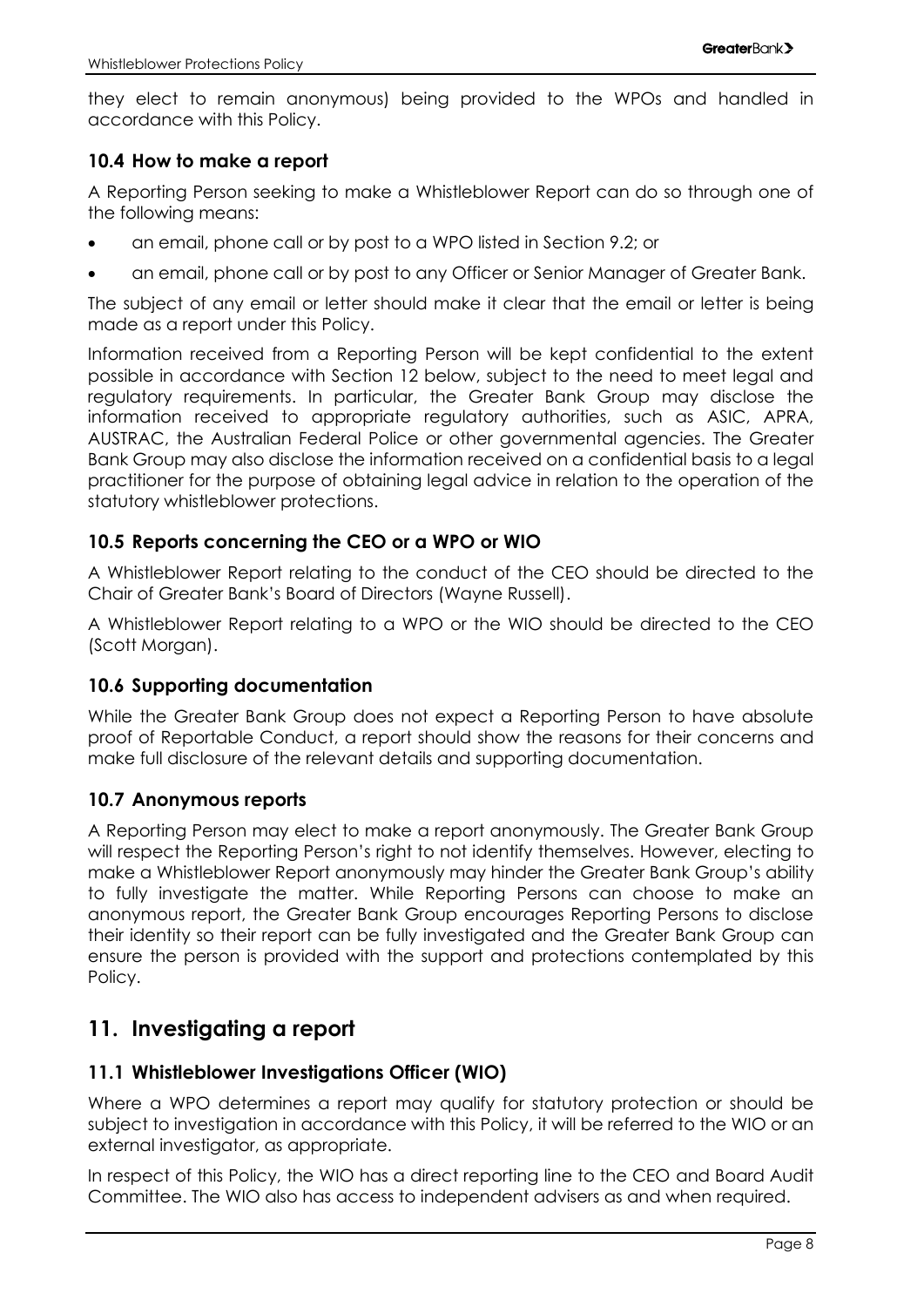The WPOs and the WIO act independently of each other and the responsibilities of these roles do not reside with one person.

#### <span id="page-10-0"></span>**11.2 Process for investigating reports**

All investigations will be conducted in a thorough and fair manner.

How the investigation is undertaken and the timeframe of the investigation will vary depending on the nature of the Reportable Conduct and the amount of information provided. If there is insufficient information to warrant further investigation or the initial investigation immediately identifies no further investigation is warranted, the Reporting Person will be informed as soon as possible.

The investigator will be independent of the Reporting Person and other persons alleged to be involved in the Reportable Conduct. In most instances, investigations will be conducted by the WIO. However, there may be occasions where external advisers are used to conduct investigations.

To avoid jeopardising an investigation, a Reporting Person is required to keep the fact that they have made a Whistleblower Report and the information contained in the report strictly confidential (subject to any legal requirements).

Following an investigation, the WIO may produce, or require the production of an investigation report. Circulation of any investigation report (while preserving confidentiality in accordance with this Policy and legislative requirements) will be restricted to individuals who will be involved in determining any action to be taken.

Wherever possible, a Reporting Person will be kept informed of the progress of the investigation subject to privacy and confidentiality obligations. The frequency and detail of any updates will depend on the nature of the Reportable Conduct and the contact information provided. Typically, a Reporting Person will be contacted through the channel used for making the original Whistleblower Report (including, where possible, through anonymous channels). As a general rule, a Reporting Person will be informed of the results of an investigation as soon as the investigation is finalised and acted upon. However, in some circumstances, privacy, confidentiality or other constraints may limit the feedback that can be provided.

#### <span id="page-10-1"></span>**11.3 Fair treatment of Employees**

The Greater Bank Group is committed to ensuring the fair treatment of any Officer or Employee of a Group Company who is mentioned in a disclosure made pursuant to this Policy by:

- maintaining the confidentiality of information contained in Whistleblower Reports in accordance with the requirements of this Policy;
- applying the investigation process in Section [11.2](#page-10-0) above;
- handling information in accordance with this Policy;
- providing the individual with an opportunity to respond to any allegations made against them; and
- providing access to human resources support or the Greater Bank Group's Employee Assistance Program as necessary.

#### <span id="page-10-2"></span>**11.4 Investigations concerning the WPO/ WIO**

In the event that a report involves either a WPO or the WIO, any investigation will be undertaken by the CEO or an external investigator appointed by the CEO in accordance with the principles, processes and requirements described above.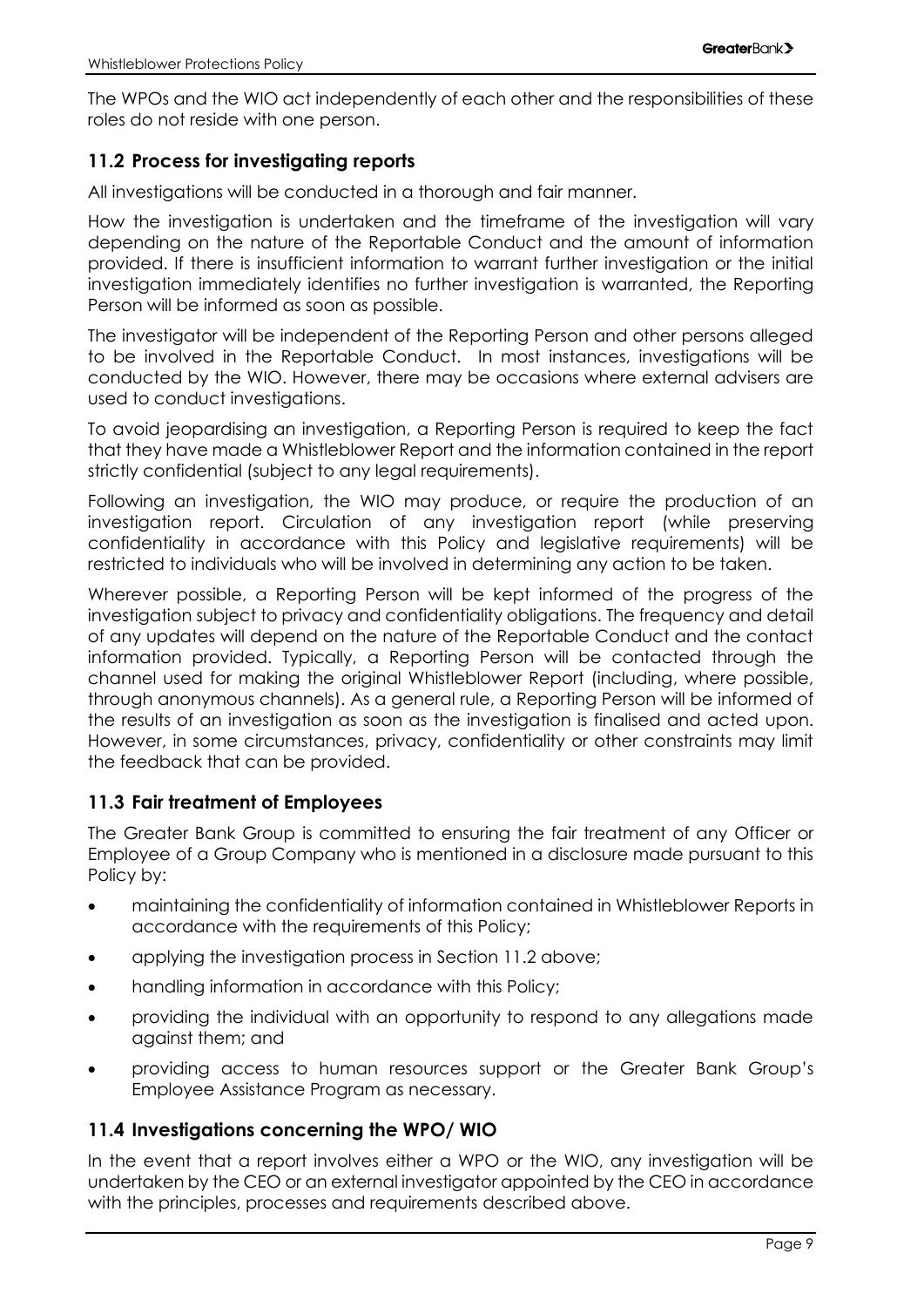# <span id="page-11-0"></span>**12. Confidentiality**

The Greater Bank Group is committed to ensuring that Whistleblower Reports are managed with appropriate confidentiality and in accordance with statutory confidentiality regimes (as outlined in Section [13](#page-12-0) below) where applicable.

The Greater Bank Group has a legal obligation to protect a Reporting Person's identity. Subject to compliance with any legal and regulatory reporting requirements, when implementing any process under this Policy the Greater Bank Group will:

- not disclose the identity of a Reporting Person other than in accordance with this Policy;
- ensure that information contained in a Whistleblower Report is only disclosed to the extent necessary to conduct an investigation or administer this Policy or where required for the purpose of obtaining legal advice; and
- take reasonable steps to reduce the risk that the Reporting Person will be identified as part of any process conducted under this Policy.

If a Reporting Person discloses their identity, the only people who will know their details will be the person to whom the report is made, the WPOs and the WIO and a restricted number of other people who have access to information recorded under this Policy as outlined in this Section.

All information received from a Reporting Person, as well as the fact that a Reporting Person has made a disclosure and any record produced as part of an investigation, is held securely. Access will be restricted to those persons required to access the records for the purpose of this Policy or as part of Greater Bank's information technology processes necessary to administer its IT platform or any third party hosting these records. By making a report under this Policy a Reporting Person consents to their information being recorded and being accessible by these people including their identity (unless the Reporting Person elects to remain anonymous).

Other steps the Greater Bank Group will take in practice to protect the confidentiality of a Reporting Person's identity include, but are not limited to:

- redacting, where possible, personal information or references to a Reporting Person witnessing an event;
- contacting a Reporting Person (where possible) to help identify aspects of their Whistleblower Report that could inadvertently identify them; and
- reminding individuals involved in handling and investigating a Whistleblower Report of confidentiality requirements.

If a Reporting Person chooses to disclose their identity, their identity will not be disclosed to anyone else unless:

- Greater Bank is legally obliged to disclose their identity;
- disclosure is necessary to prevent or lessen a threat to a person's health, safety or welfare; or
- the Reporting Person consents to the disclosure or the disclosure is required under any legal or regulatory reporting requirements.

Other than in circumstances required by law, any unauthorised disclosure of information without the consent of the Reporting Person will be a breach of this Policy and will be dealt with under the Greater Bank Group's disciplinary procedures. It may also be an offence subject to penalties under the legislation mentioned in Section 13.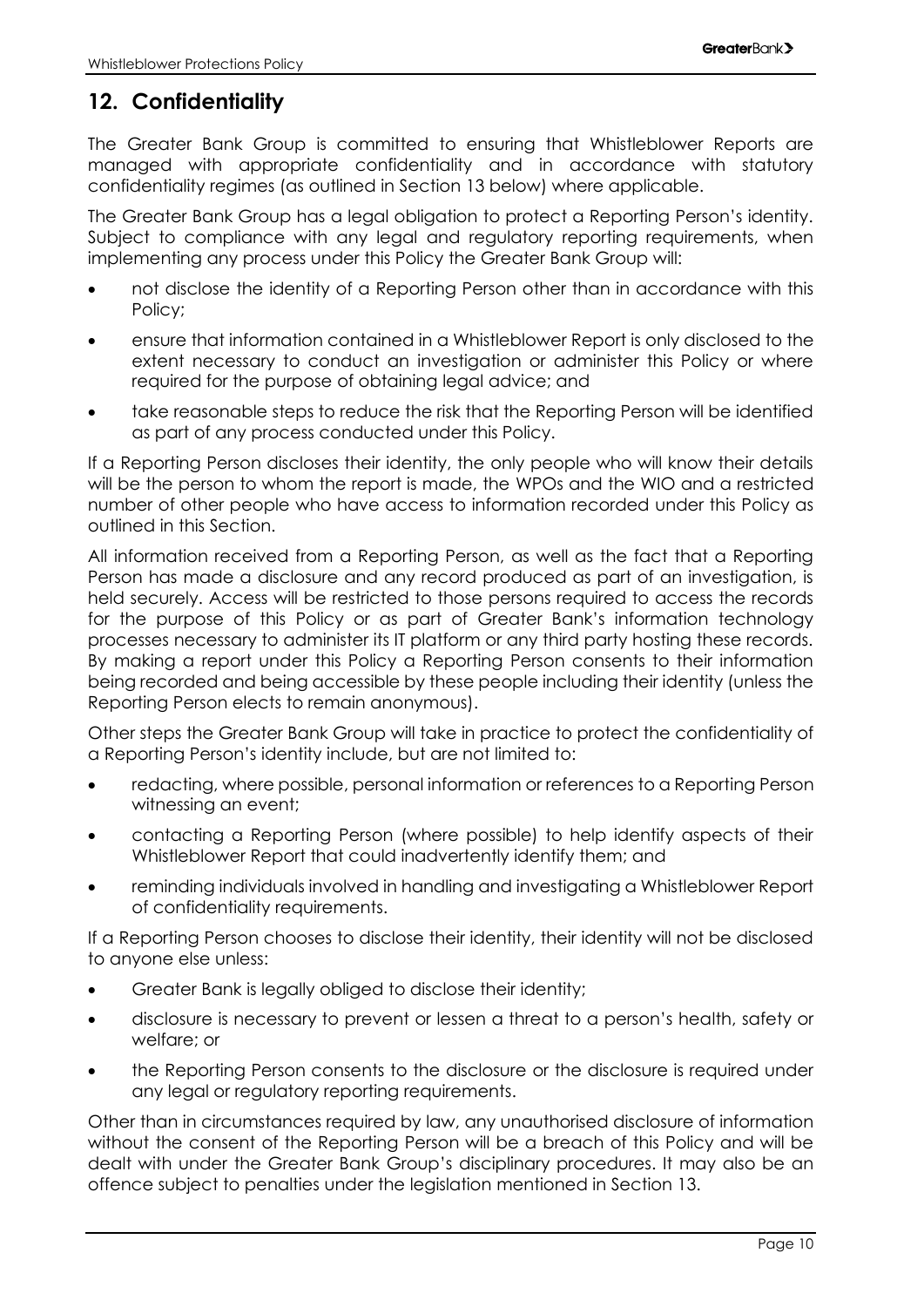If a Reporting Person thinks there has been a breach of confidentiality, a Reporting Person can make a complaint under the processes described in Section [10.](#page-8-0) A Reporting Person may also lodge a complaint with a regulator, such as ASIC, APRA or the ATO, for investigation.

# <span id="page-12-0"></span>**13. Statutory Protections**

#### <span id="page-12-1"></span>**13.1 Protection under the Corporations Act**

The Corporations Act gives special protection to disclosures about certain types of Reportable Conduct which are made in accordance with the requirements of the Corporations Act.

This Policy is designed to comply with the requirements of the Corporations Act and to ensure that the protections available under the Corporations Act are afforded to Reporting Persons who make a disclosure which qualifies for protection under the Corporations Act.

#### <span id="page-12-2"></span>**13.2 Who is protected?**

The protections in the Corporations Act apply to an individual who is an Eligible Whistleblower or an associate of an entity in the Greater Bank Group (as defined in the Corporations Act) and makes a disclosure which qualifies for protection under the Corporations Act.

#### <span id="page-12-3"></span>**13.3 What kind of reports are protected**

To be protected by the Corporations Act:

- (a) the individual must have reasonable grounds to suspect that the information they are reporting:
	- (i) concerns misconduct or an improper state of affairs relating to an entity in the Greater Bank Group;
	- (ii) constitutes an offence or contravention of certain nominated legislation; or
	- (iii) represents a danger to the public or the financial system;

#### **and**

- <span id="page-12-4"></span>(b) the report is made to:
	- (i) ASIC;
	- (ii) APRA;
	- (iii) the auditor for an entity in the Greater Bank Group, or a member of an audit team conducting an audit of the entity;
	- (iv) a director, company secretary or Senior Manager of an entity in the Greater Bank Group;
	- (v) a WPO; or
	- (vi) a legal practitioner for the purpose of obtaining legal advice or representation in relation to the operation of the whistleblower protections under the Corporations Act.

Paragraph (a) above would include most cases of Reportable Conduct under this Policy.

The Corporations Act also provides protection for public interest disclosures and emergency disclosures which meet specific requirements prescribed by the Corporations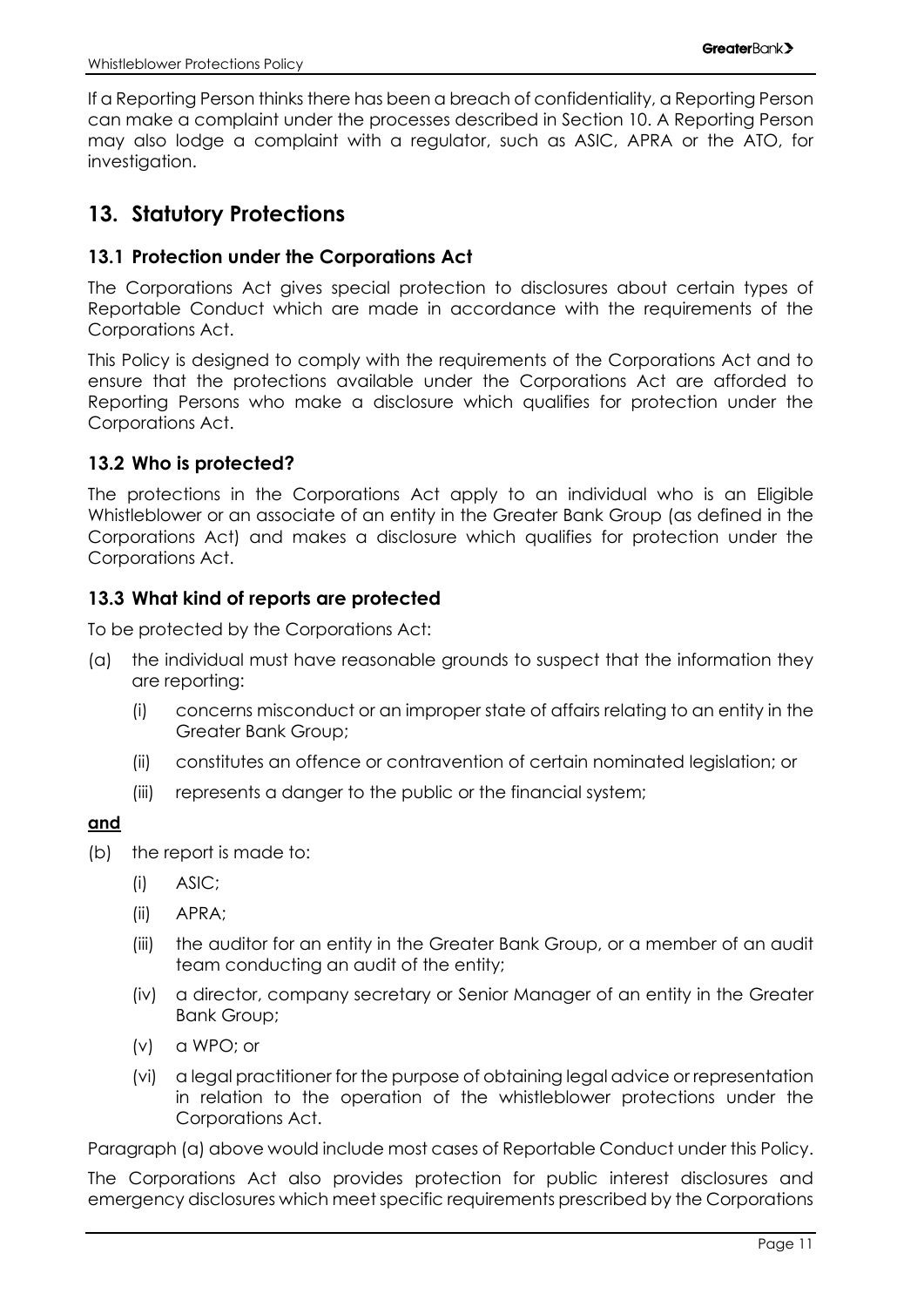Act. To qualify for such protection, a disclosure must have previously been made to ASIC, APRA or another prescribed body and written notice provided to the body to which the disclosure was made. In the case of a public interest disclosure, at least 90 days must have passed since the previous disclosure. Before making any public interest disclosure or emergency disclosure, an individual should understand the criteria for making such a disclosure and how to qualify for protection. It is recommended that an individual contact an independent legal advisor to obtain advice about the relevant requirements for these type of disclosures.

#### <span id="page-13-0"></span>**13.4 The protections available**

The protections available under the Corporations Act to an individual who meets the requirements above include:

- the right to have their identity protected in accordance with the provisions of that legislation;
- the right to have information provided as part of the disclosure handled in accordance with the provisions of that legislation;
- the right to be protected from civil, criminal or administrative liability (including disciplinary action) for making the disclosure; from contractual or other remedies on the basis of the disclosure; and from the admissibility of the information provided in evidence against the person, in each case in accordance with the provisions of that legislation;
- the right to be protected from Detrimental Treatment or any form of victimisation in accordance with the provisions of that legislation;
- the right to compensation and other remedies in accordance with the provisions of that legislation (including a right not to be required to pay costs incurred by another person when litigation is commenced); and
- the right not to be required to disclose their identity before any court or tribunal in accordance with the provisions of that legislation.

However, the protections outlined above do not grant immunity for any misconduct a Reporting Person has engaged in that is revealed in their report.

The protections apply from the time an eligible disclosure is made irrespective of whether a disclosure has been made internally (for example, to the WPO) or externally or to a legal practitioner, regulatory body or a public interest or emergency disclosure in accordance with the requirements of the Corporations Act.

A Reporting Person may also be eligible to seek compensation and other remedies if they suffer loss, damage or injury in specific circumstances. For example, because the Greater Bank Group failed to take reasonable precautions to prevent Detrimental Treatment suffered by a Reporting Person. The Greater Bank Group encourages Reporting Persons to seek independent legal advice in these circumstances, or they can contact ASIC, APRA or the ATO.

If you have any further questions about these protections you should contact a WPO.

#### <span id="page-13-1"></span>**13.5 Protections available under the Taxation Administration Act**

The Taxation Administration Act also provides protection for disclosures of information that indicates misconduct or an improper state of affairs, in relation to the tax affairs of an entity or an associate of an entity where the discloser considers that the information may assist the eligible recipient to perform functions or duties in relation to the tax affairs of the entity or an associate.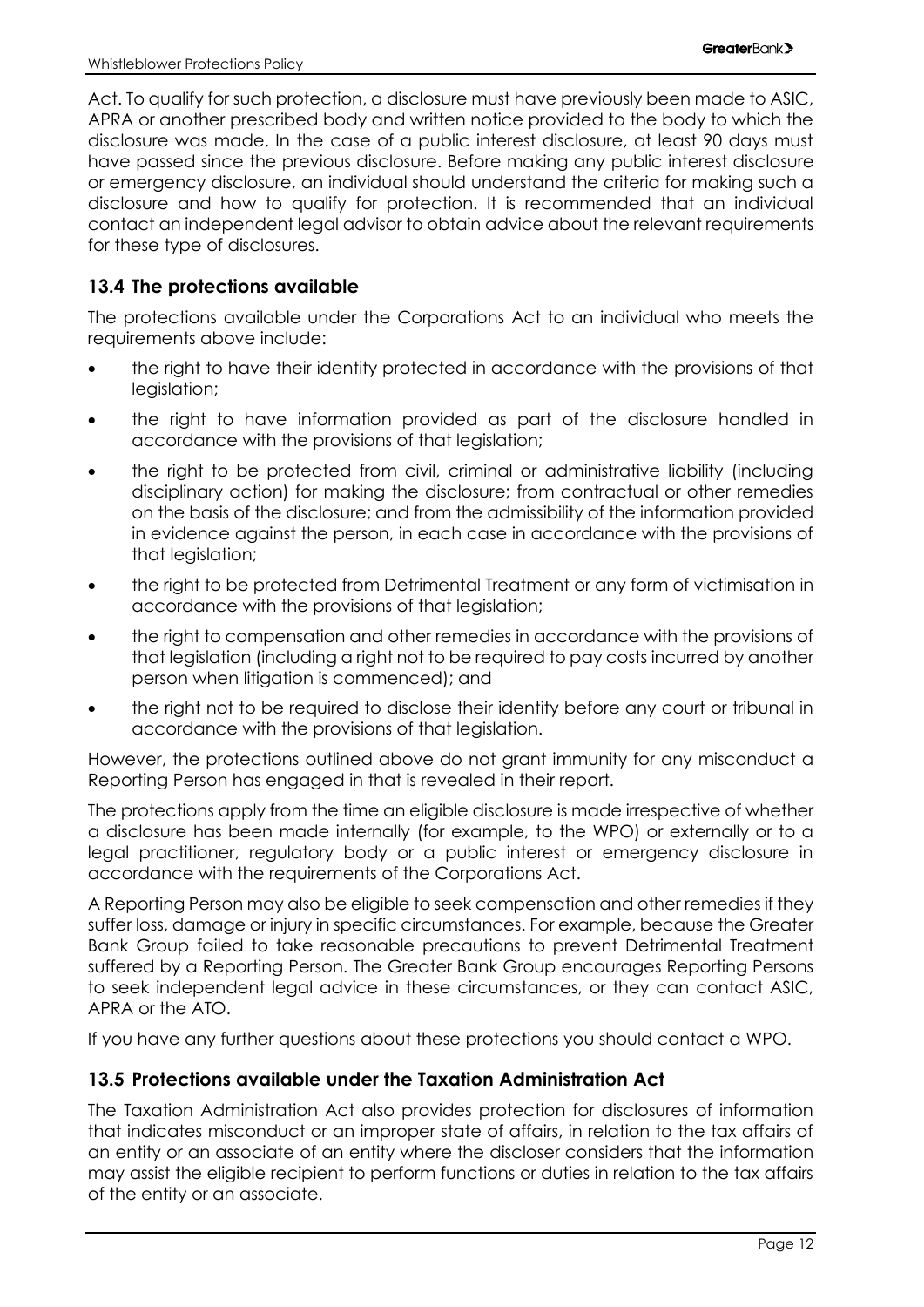Protection is provided for disclosures made to the Commissioner of Taxation or any person or agency specified in Section [13.3](#page-12-3)[\(b\)](#page-12-4) above.

The protections available to an individual making a protected disclosure under the Taxation Administration Act are the same as those outlined above in Section [13.4.](#page-13-0)

# <span id="page-14-0"></span>**14. Training**

Specialist training is mandatory for the Employees responsible for key elements of Greater Bank's whistleblower framework. Organisation Capability are responsible for overseeing the development and delivery of effective training regarding the framework.

# <span id="page-14-1"></span>**15. Roles and Responsibilities**

#### <span id="page-14-2"></span>**15.1 Three Lines of Defence**

This Policy is an integral part of Greater Bank's ERM Framework, which incorporates the Three Lines of Defence model. The Three Lines of Defence are identified in the diagram below.



Diagram - Three Lines of Defence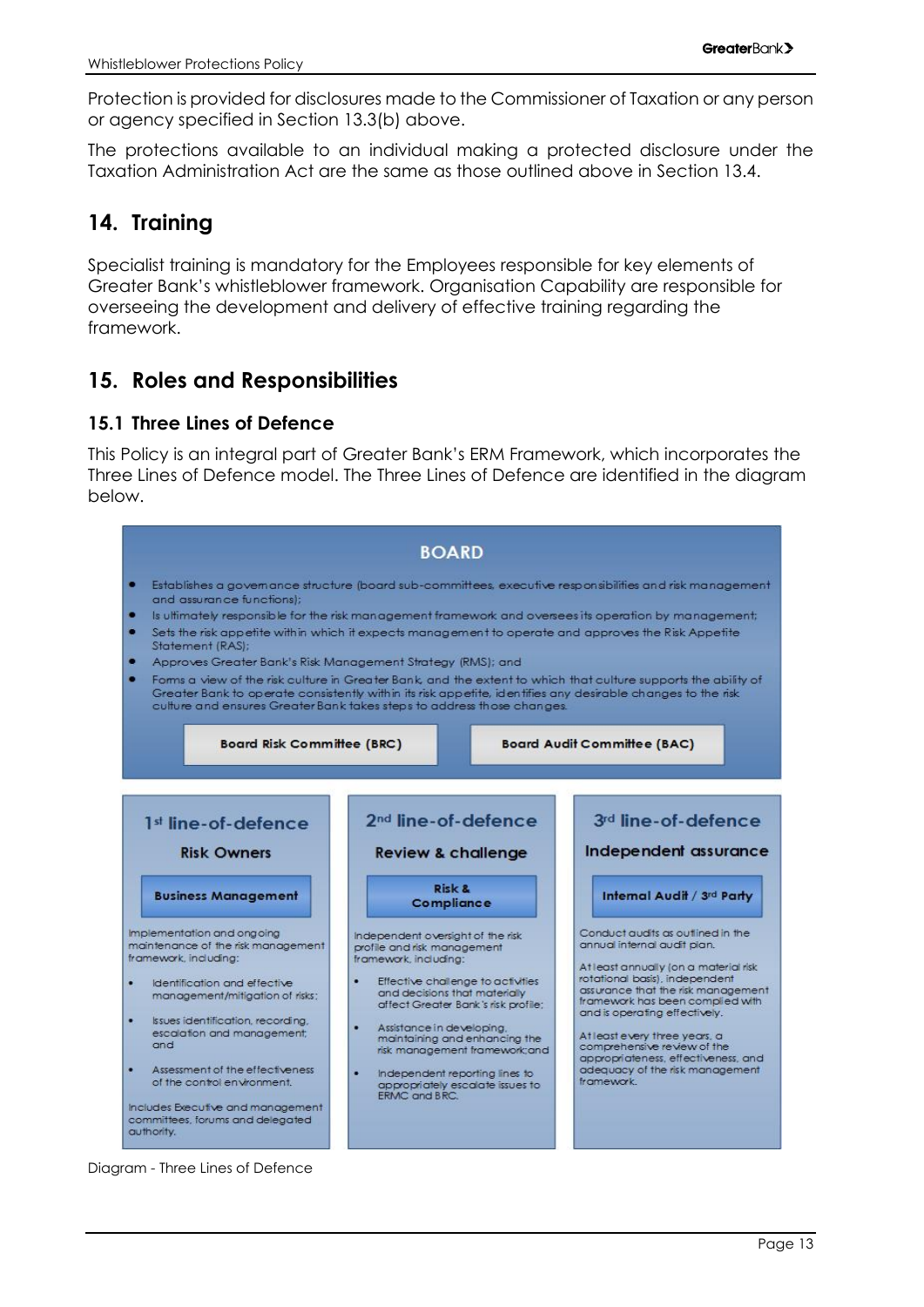#### <span id="page-15-0"></span>**15.2 Board**

The Board is ultimately responsible for establishing the governance structure and management frameworks necessary to support a strong risk culture and ensure Greater Bank operates effectively and within its risk appetite and tolerances.

The Board is responsible for reviewing and, where appropriate, approving all Greater Bank policies under the Policy Framework, including this Policy.

Specifically in relation to this Policy, the Board is responsible for:

- Overseeing the implementation and effectiveness of the Greater Bank's whistleblower framework; and
- Promoting and reinforcing Greater Bank's culture of honest and ethical behaviour.

#### <span id="page-15-1"></span>**15.3 Executives and other Senior Managers**

The role of Executives and other Senior Managers includes to:

- Champion Greater Bank's whistleblower framework; and
- Promote and reinforce Greater Bank's culture of honest and ethical behaviour.

#### <span id="page-15-2"></span>**15.4 Eligible Recipients**

Eligible Recipients are the persons to whom a Whistleblower Report must be provided in order for the statutory protections referred to in Section 13 of this Policy to apply. The role of an Eligible Recipient who receives a Whistleblower Report includes to:

- Seek to protect Reporting Persons from Detrimental Treatment;
- Generally support and assist Reporting Persons;
- Maintain the confidentiality of Reporting Persons and other matters, where relevant, as required under this Policy or by law; and
- Immediately refer the Whistleblower Report to a WPO.

#### <span id="page-15-3"></span>**15.5 Whistleblower Protections Officers (WPOs)**

The role of a WPO includes to:

- Administer Greater Bank's whistleblower framework;
- Seek to protect Reporting Persons from Detrimental Treatment;
- Generally support and assist Reporting Persons;
- Maintain the confidentiality of Reporting Persons and other matters, where relevant, as required under this Policy or by law;
- Review, consider and triage/ assess Whistleblower Reports;
- Refer Whistleblower Reports to for investigation in accordance with this Policy as appropriate;
- Review and consider any complaints of Detrimental Treatment or concern that a Whistleblower Report has not been dealt with in accordance with this Policy;
- Oversee management of a secured central repository for recording Whistleblower Reports;
- Co-ordinate a whistleblower training program for Eligible Recipients, service providers and Officers and Employees involved in managing Whistleblower Reports; and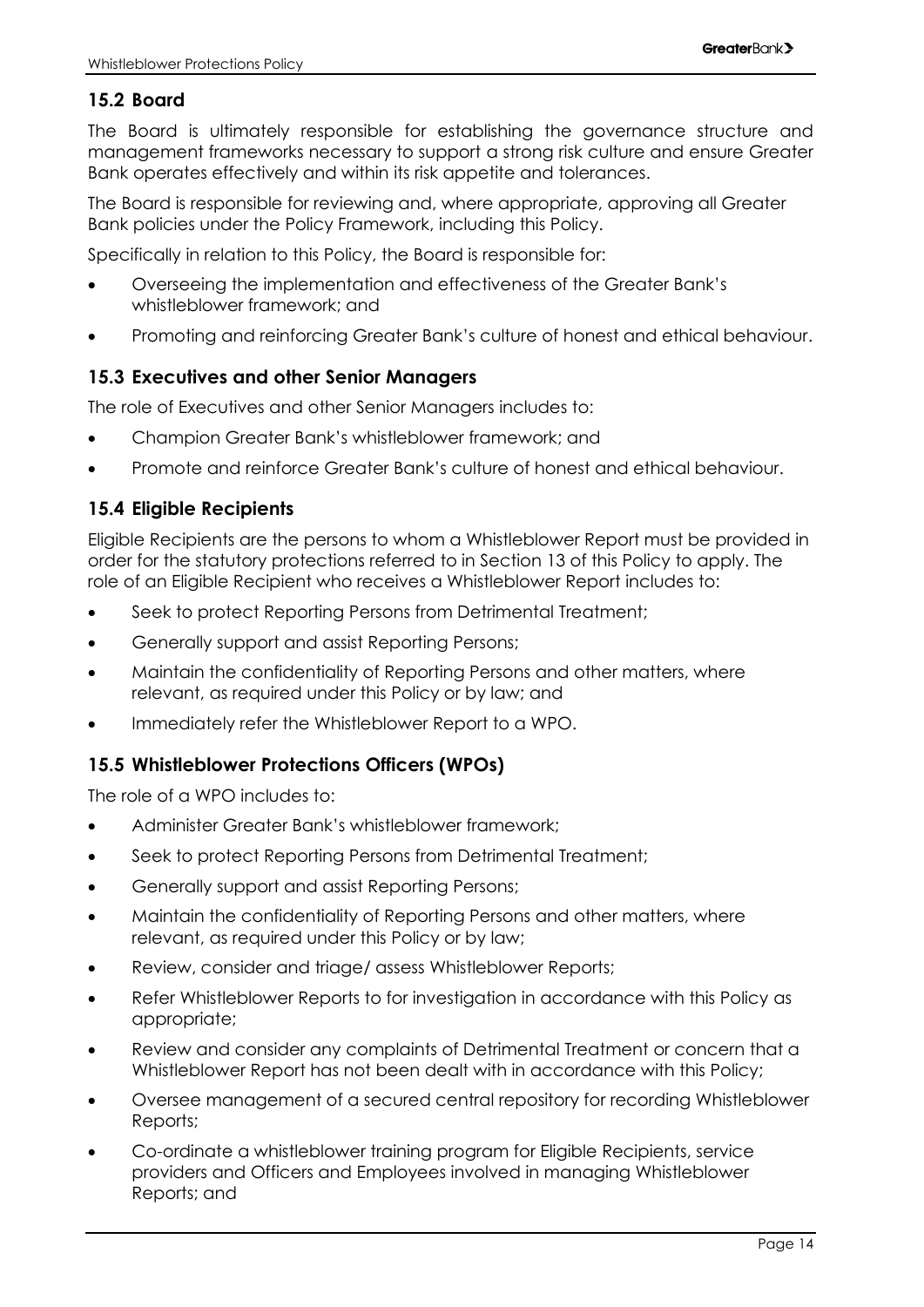• Oversee Greater Bank's whistleblower framework's reporting requirements to the Board and Board Audit Committee.

#### <span id="page-16-0"></span>**15.6 Whistleblower Investigations Officer (WIO)**

The role of a WIO includes to:

- Seek to protect Reporting Persons from Detrimental Treatment;
- Generally support and assist Reporting Persons;
- Maintain the confidentiality of Reporting Persons and other matters, where relevant, as required under this Policy or by law;
- Investigate and, where necessary, escalate Whistleblower Reports; and
- Monitor and assess the effectiveness of Greater Bank's whistleblower framework.

#### <span id="page-16-1"></span>**15.7 First Line**

The first line of defence is comprised of risk and obligation owners who assume responsibility for the identification, management and monitoring of the relevant Unit risk profile and compliance obligations.

#### <span id="page-16-2"></span>**15.8 Second Line**

The Risk & Compliance Division is responsible for independent oversight of Greater Bank's risk profile and the effective operation of Greater Bank's risk and compliance management frameworks, including:

- Effective challenge to activities and decisions that materially affect Greater Bank's risk profile;
- Assistance in developing, maintaining and enhancing of the overall risk and compliance management framework across the organisation;
- Assessing the maturity and application of the risk and compliance management frameworks through independent monitoring and assurance activities; and
- Providing independent reporting lines to appropriately escalate issues to ERMC and BRC.

#### <span id="page-16-3"></span>**15.9 Third Line**

The third line of defence is responsible for independent assessment of the adequacy and effectiveness of whistleblower framework. The adequacy and effectiveness of the framework will be assessed independently by internal audit and, where required, external audit functions.

The conduct, extent and frequency of any internal audits will be determined by the Board Audit Committee and incorporated into Greater Bank's audit program as applicable. The outcomes of such reviews will form the basis of longer term continual improvement initiatives.

# <span id="page-16-4"></span>**16. Breach of Policy**

All Officers and Employees must comply with this Policy. Any material breach of or noncompliance with this Policy should be reported as a Risk Incident in accordance with the Risk Incident and Breach Reporting Management Statement. All Risk Incident reporting must comply with the requirements of this policy, including the confidentiality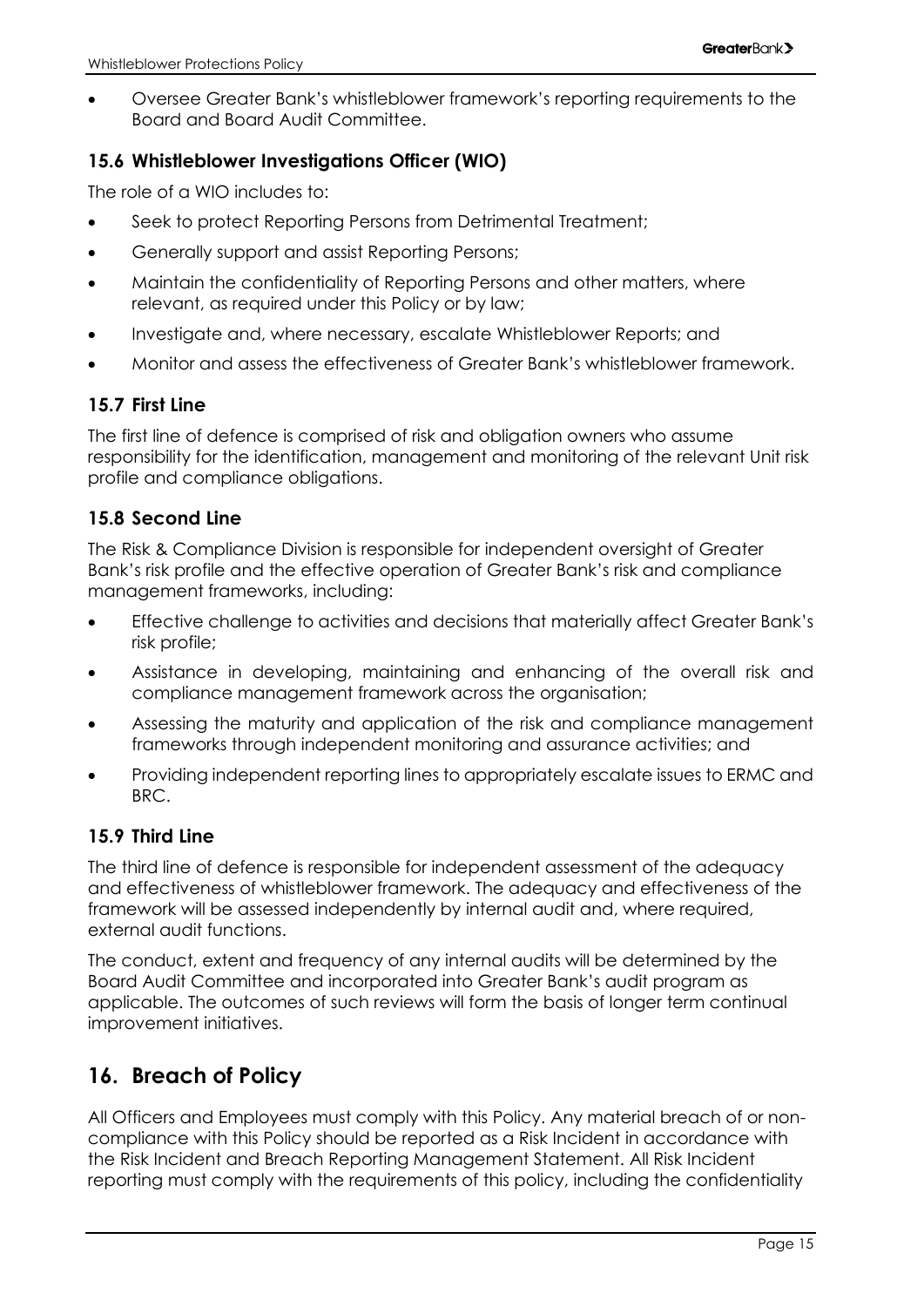requirements in Section 12 above and the statutory confidentiality regimes (as outlined in Section [13](#page-12-0) above) where applicable.

Material breaches of and non-compliance with this Policy will be investigated and may result in disciplinary action, which may include termination of employment. Where disciplinary action is recommended, such action will be taken in accordance with The Reconnect Program and/or other relevant People and Process Transformation Policy Documents.

# <span id="page-17-0"></span>**17. Review and Approval**

#### <span id="page-17-1"></span>**17.1 Review**

This Policy will be reviewed by the Group General Counsel and Company Secretary at least every 2 years. This is so the Policy remains consistent with applicable standards and relevant legislative requirements and well as the changing nature of the Greater Bank Group.

#### <span id="page-17-2"></span>**17.2 Approval**

All material changes to this Policy must be approved by the Executive Committee before being submitted to the Board for consideration and, if thought fit, approval.

All material changes to this Policy must be approved by the Board.

#### <span id="page-17-3"></span>**17.3 Review and Approval Summary**

| <b>Version</b><br>No: | <b>Reviewed by:</b>                                   | Date<br><b>Reviewed:</b> | <b>Executive</b><br><b>Committee</b><br><b>Approval Date:</b> | <b>Board</b><br><b>Approval Date:</b> |
|-----------------------|-------------------------------------------------------|--------------------------|---------------------------------------------------------------|---------------------------------------|
| 1.0                   | Head of Legal and Company<br>Secretary                | May-Aug 2019             | 12 Sep 2019                                                   | 22 Oct 2019                           |
| 2.0                   | Head of Legal and Company<br>Secretary                | Dec 2019                 | 13 Feb 2020                                                   | 25 Feb 2020                           |
| 2.1                   | Head of Legal and Company<br>Secretary                | Aug 2020                 | N/A                                                           | 25 Aug 2020                           |
| $2.2\phantom{0}$      | Head of Legal and Company<br>Secretary                | Dec 2020                 | N/A                                                           | 15 Dec 2020                           |
| 2.3                   | Head of Legal and Company<br>Secretary                | Dec 2020                 | N/A                                                           | 22 Dec 2020*                          |
| 2.4                   | Group General Counsel and<br><b>Company Secretary</b> | Oct 2021                 | N/A                                                           | 15 Oct 2021*                          |
| 2.5                   | Group General Counsel and<br><b>Company Secretary</b> | Jan 2022                 | N/A                                                           | 28 Jan 2022*                          |
| 2.6                   | Group General Counsel and<br><b>Company Secretary</b> | Feb 2022                 | 10 Feb 2022                                                   | 22 Feb 2022*                          |

Approved pursuant to delegated authority conferred on the Head of Legal/Group General Counsel and Company Secretary by the Board on 15 December 2020.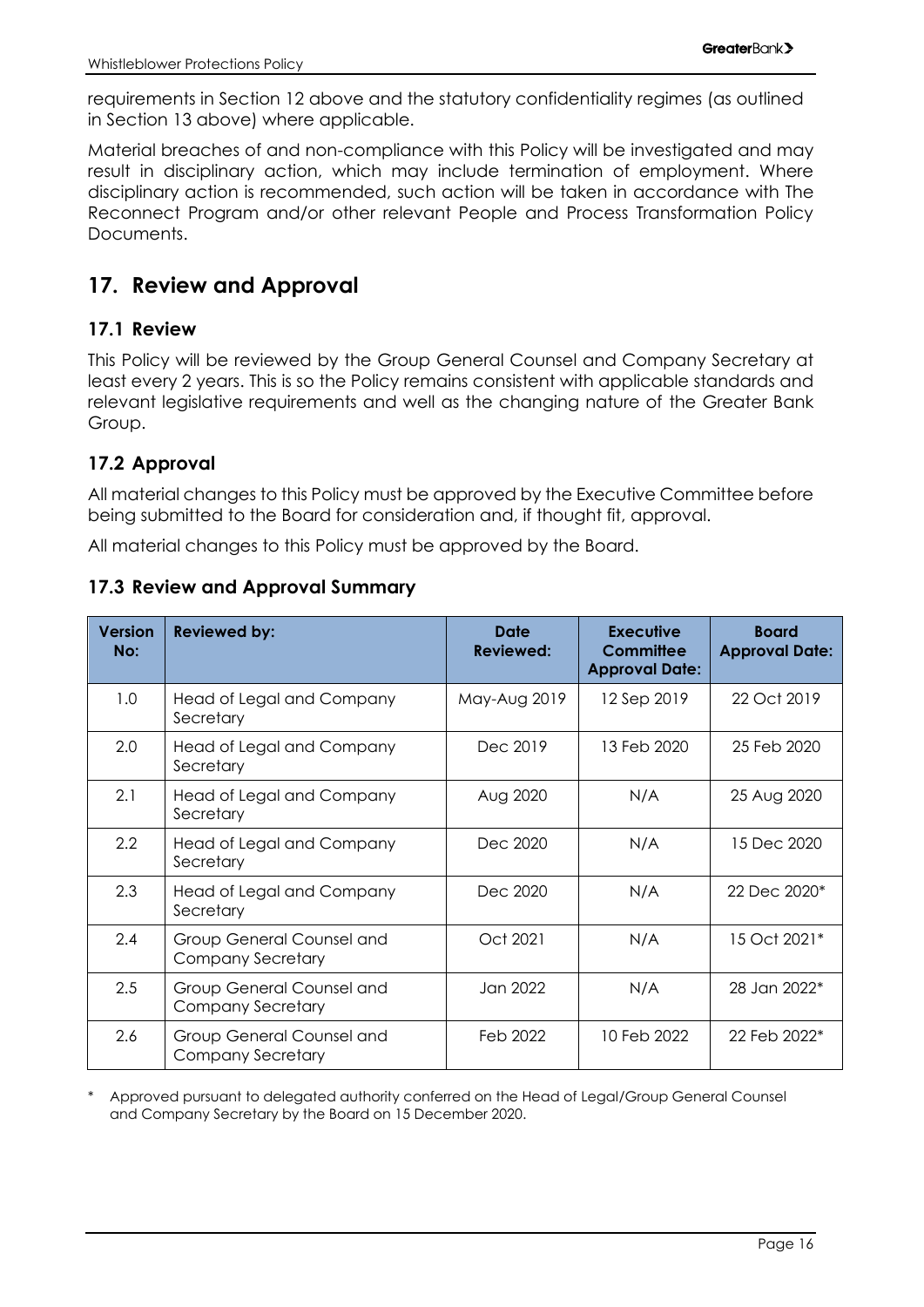# **Schedule 1 Definitions and Interpretation**

#### <span id="page-18-0"></span>**Part A - Definitions**

In this Policy, unless the context indicates a contrary intention:

**Code of Conduct** means Greater Bank's Code of Conduct Policy.

**Corporations Act** means the *Corporations Act 2001* (Cth).

**Detrimental Treatment** has the meaning given in Section 9.1 of this Policy and also includes any actual or threatened conduct or treatment that could cause a detriment to the Reporting Person as a result of making the disclosure, including:

- termination of employment;
- harassment, bullying or intimidation;
- personal or financial disadvantage;
- unlawful discrimination;
- harm or injury, including psychological harm;
- damage to reputation; and
- any other conduct that constitutes retaliation.

#### **Eligible Recipient** means:

- Greater Bank's Whistleblower Protection Officers (refer to Section 9.2) of this Policy;
- an Officer or Senior Manager of a Group Company;
- an auditor, or a member of an audit team conducting an audit, of a Group Company;
- an actuary of a Group Company; and
- any other person authorised by Greater Bank to receive Whistleblower Reports that may qualify for protection under the statutory protections outlined in Section [13](#page-12-0) of this Policy.

**Eligible Whistleblower** has the meaning given in Section 5.1 of this Policy and also includes an individual who is, or who has been, one of the following:

- a Director or Employee;
- a Contractor, consultant, supplier, service provider (or their employee or subcontractor);
- a volunteer; or
- an auditor,

of, or working with, a Group Company, or a relative or dependant of one of the above (or their spouse).

**Employee** means a full-time, part-time or casual employee of a Group Company.

**ERM Framework** means the totality of the people, structures, systems, policies, processes, procedures and controls for the identification, measurement, assessment, monitoring and reporting of the material risks Greater Bank is exposed to in the course of its business and other activates and for mitigating, controlling or otherwise responding to such risks, and includes the ERM Policy Documents.

**ERM Policy Documents** means Greater Bank's Risk Appetite Statement, Risk Management Strategy, Enterprise Risk Management Policy and the associated Management Statements and Procedures.

**Greater Bank** means Greater Bank Limited.

**Greater Bank Glossary** means the glossary of common terms used at Greater Bank maintained by the Head of Legal and Company Secretary.

**Greater Bank Group** means the group of companies comprising Greater Bank and its Subsidiaries.